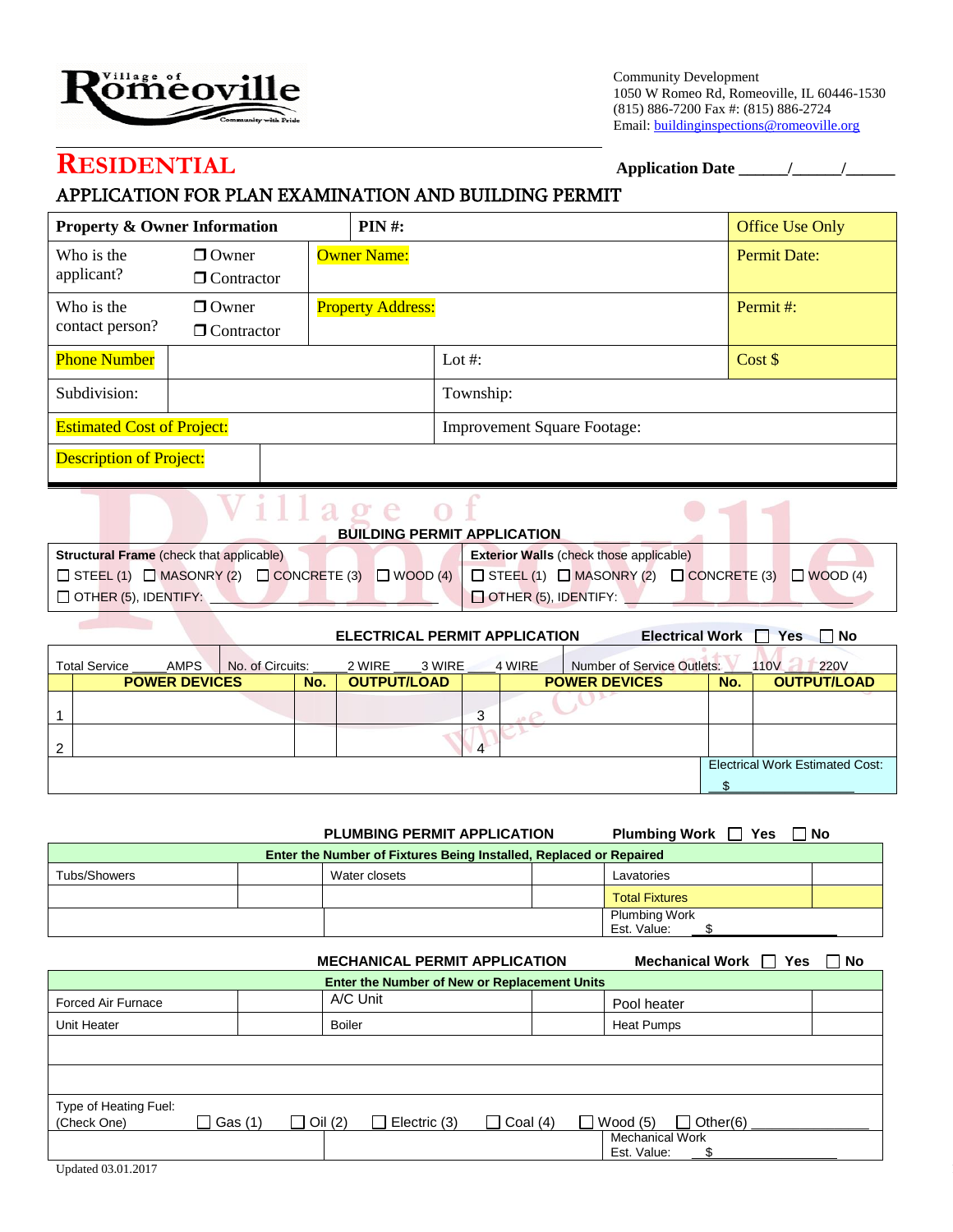| Village of |
|------------|
|            |
|            |
|            |
|            |
|            |
|            |

| List of materials: |  |
|--------------------|--|
|                    |  |
|                    |  |
|                    |  |
|                    |  |
|                    |  |
|                    |  |
|                    |  |
|                    |  |
|                    |  |

#### **Contractor Information**

If you are using a contractor or sub-contractor, a signed copy of the contract shall be included with the application. All contractors and sub-contractors doing work in Romeoville shall be registered, insured and bonded with the Village.

## General Contractor

| <b>Contractor Name</b>    |                                                   |  |
|---------------------------|---------------------------------------------------|--|
| <b>Contractor Address</b> |                                                   |  |
| <b>Contractor Phone</b>   | Village Registration Number (for office use only) |  |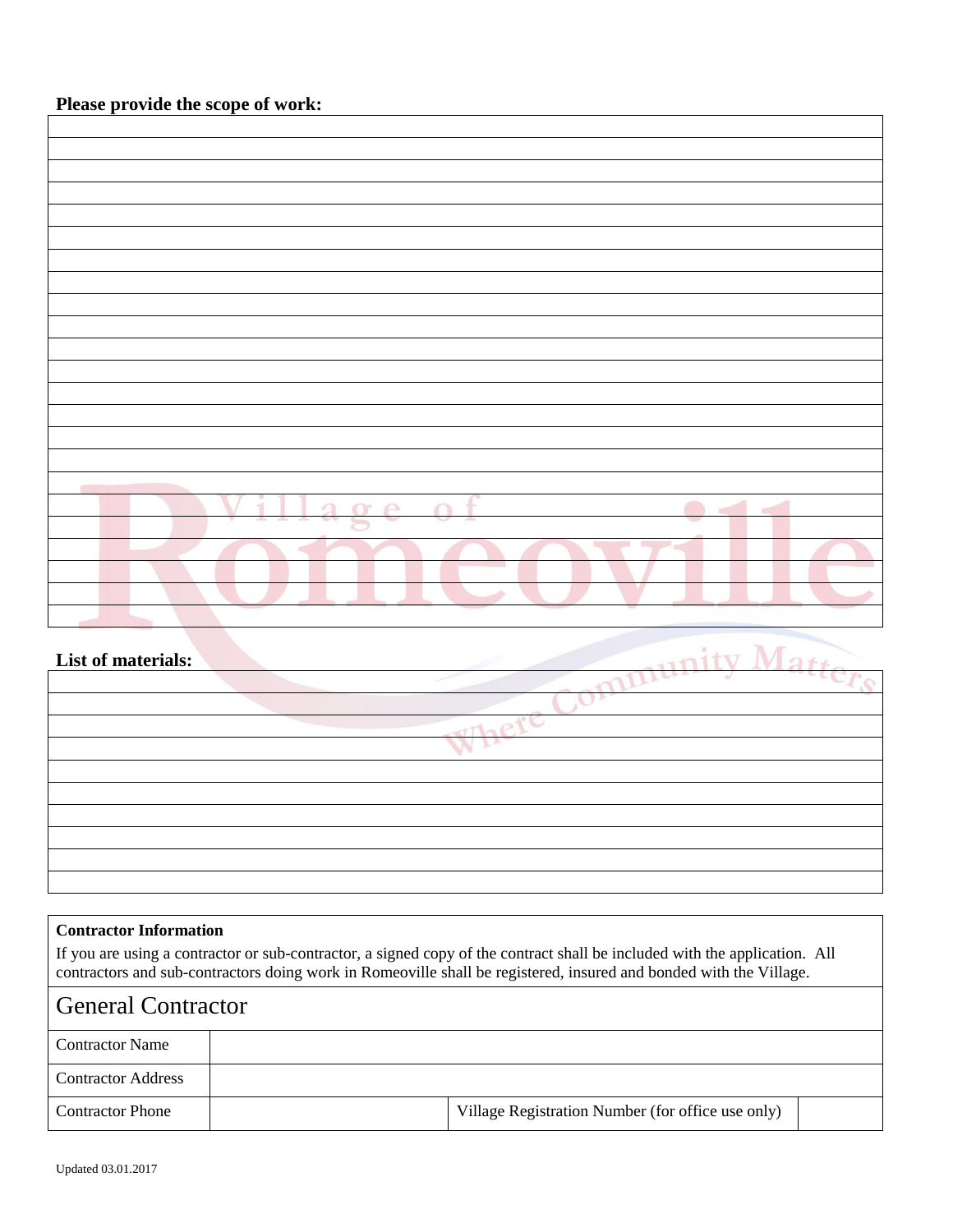| Architect / Engineer      |  |  |  |  |
|---------------------------|--|--|--|--|
| <b>Contractor Name</b>    |  |  |  |  |
| <b>Contractor Address</b> |  |  |  |  |
| <b>Contractor Phone</b>   |  |  |  |  |

| Sub-Contractors    |                      |                                     |                     |                        |  |  |  |
|--------------------|----------------------|-------------------------------------|---------------------|------------------------|--|--|--|
| Type of Contractor | <b>Business Name</b> | Street Address, City, State and Zip | <b>Phone Number</b> | Registration<br>Number |  |  |  |
| Excavation         |                      |                                     |                     |                        |  |  |  |
| Concrete           |                      |                                     |                     |                        |  |  |  |
| Masonry            |                      |                                     |                     |                        |  |  |  |
| Electrical         |                      |                                     |                     |                        |  |  |  |
| Plumbing           | illa<br>e            | f                                   |                     |                        |  |  |  |
| Sewer              |                      |                                     |                     |                        |  |  |  |
| Mechanical         |                      |                                     |                     |                        |  |  |  |
| Roofing            |                      |                                     | T.                  |                        |  |  |  |
| Paving             |                      | sommu                               |                     | Matter <sub>s</sub>    |  |  |  |
| Carpentry          |                      | where Co                            |                     |                        |  |  |  |
| Insulation         |                      |                                     |                     |                        |  |  |  |

| <b>Permit &amp; Inspection Requirements</b> |                                                                                                                                                                                                        |            |
|---------------------------------------------|--------------------------------------------------------------------------------------------------------------------------------------------------------------------------------------------------------|------------|
|                                             | Please read the requirements and place $a \checkmark$ in the column to the left to confirm that you understand and agree.                                                                              | <b>Use</b> |
|                                             | The Building Permit shall be posted in the building's window where it can be seen from the street.                                                                                                     |            |
|                                             | Each phase of construction shall be inspected and approved by the Village of Romeoville prior to proceeding<br>to the next stage of construction.                                                      |            |
|                                             | • All inspections shall be scheduled in advance by calling (815)886-7200 or by emailing<br>buildinginspections@romeoville.org. Your permit number shall be provided when inspections are<br>scheduled. |            |
|                                             | • Failure to call for required inspections may result in a "Stop Work Order".                                                                                                                          |            |
|                                             | • Should you fail an inspection, a re-inspection fee shall be paid before continuing work and before<br>scheduling another inspection.                                                                 |            |
|                                             | The project shall start within ninety (90) days from the date the permit is issued and completed within one<br>hundred and eighty (180) days.                                                          |            |